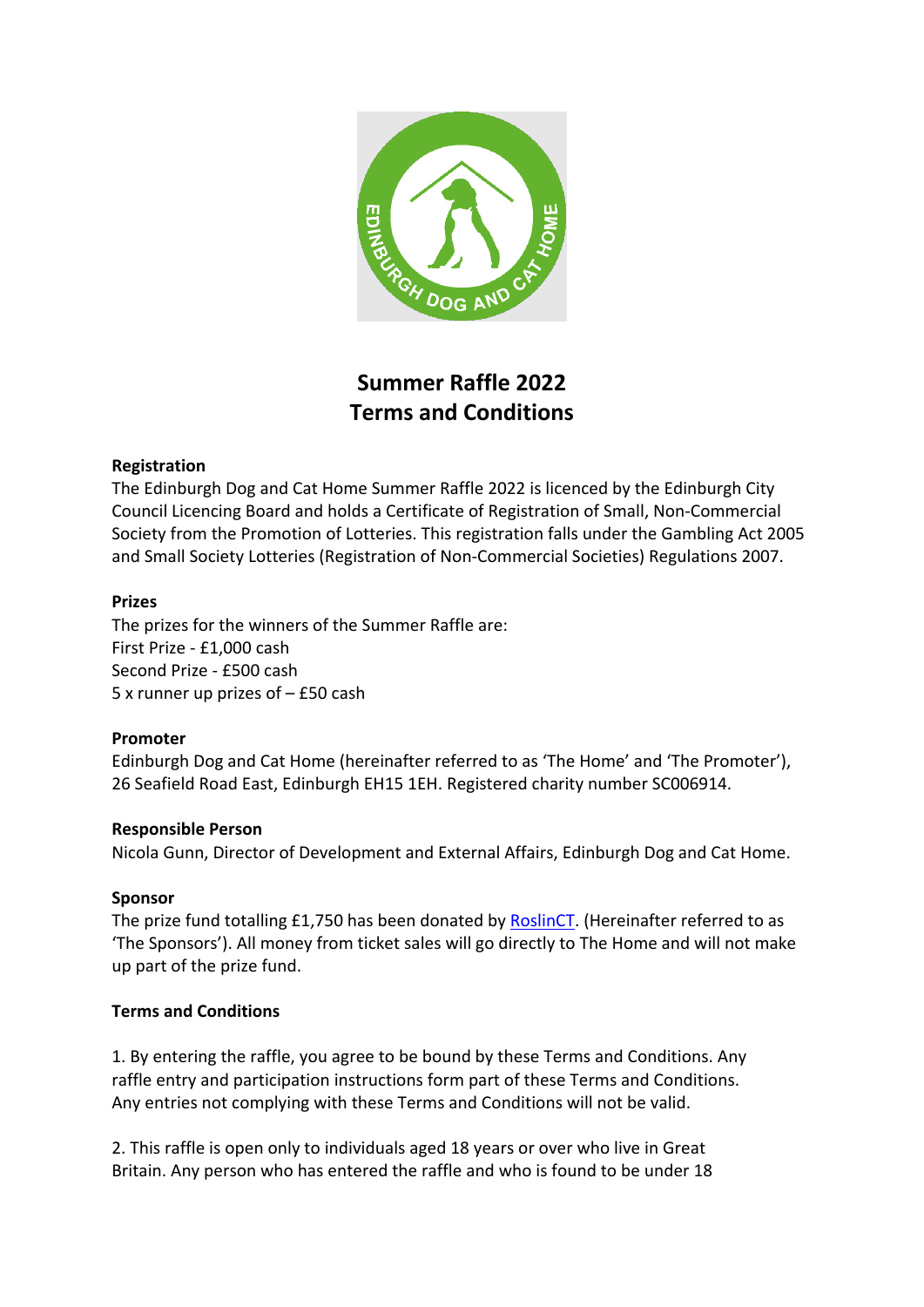years of age will automatically forfeit any prize. The Promoter reserves the right to require proof of identity and age.

3. The raffle is not open to employees of the Promoter.

4. The cost of each entry into the Raffle is £1 per ticket.

5. The Promoter will send a maximum of 12 tickets to individuals in an initial mailing.

6. Additional tickets may be requested by emailing [fundraising@edch.org.uk](mailto:fundraising@edch.org.uk) or calling the Fundraising Team on 0131 669 5331. The number of additional tickets sent out will be at the discretion of the Promoter.

7. Payment for participation in the raffle must be made in advance and can be made by cash, debit card, or cheque made payable to Edinburgh Dog and Cat Home. We can only accept payment by credit card in person at our site, 26 Seafield Road East, Edinburgh. All cheques must be cleared by the closing date which can take five working days. The Home does not recommend sending cash in the post and will not be liable for any cash which goes missing before it reaches the Home.

8. The prizes are as described on the raffle websites at [www.edch.org.uk/summerraffle](http://www.edch.org.uk/summerraffle) and [www.raffleplayer.com/edchsummerraffle.](http://www.raffleplayer.com/edchsummerraffle) Specific prizes may be subject to additional terms and conditions, which shall form part of these Terms and Conditions. Details of the prizes and of prize specific terms and conditions are also available by post on request to the Promoter.

9. The closing date is Wednesday 7 September 2022 at 11:59pm. All raffle entries sent by post must be received by Edinburgh Dog and Cat Home, 26 Seafield Road East, Edinburgh, EH15 1EH by this date. Tickets received after this date will not be entered into the draw and monies will be treated as a donation. Proof of postage does not constitute proof of receipt by the Promoter.

10. The raffle draw will take place on Wednesday 21 September 2022. We operate a combined online/offline draw ensuring that each entrant has an equal chance of winning each prize. The draw will be conducted by utilising a Random Number Generator that has been tested and approved by an independent, Gambling Commission approved, third party test house in combination with a blind draw in plain sight of staff. The results of the draw are final. Full information of the draw will be posted on the Home's website [www.edch.org.uk/summerraffle](http://www.edch.org.uk/summerraffle) and [www.raffleplayer.com/edchsummerraffle.](http://www.raffleplayer.com/edchsummerraffle)

11. The winning entries will be selected from all entries received by the closing date and prizes will be awarded in order of selection. Only tickets for which full payment has been received will be eligible to win a prize.

12. Prizes are subject to availability and the Promoter reserves the right to substitute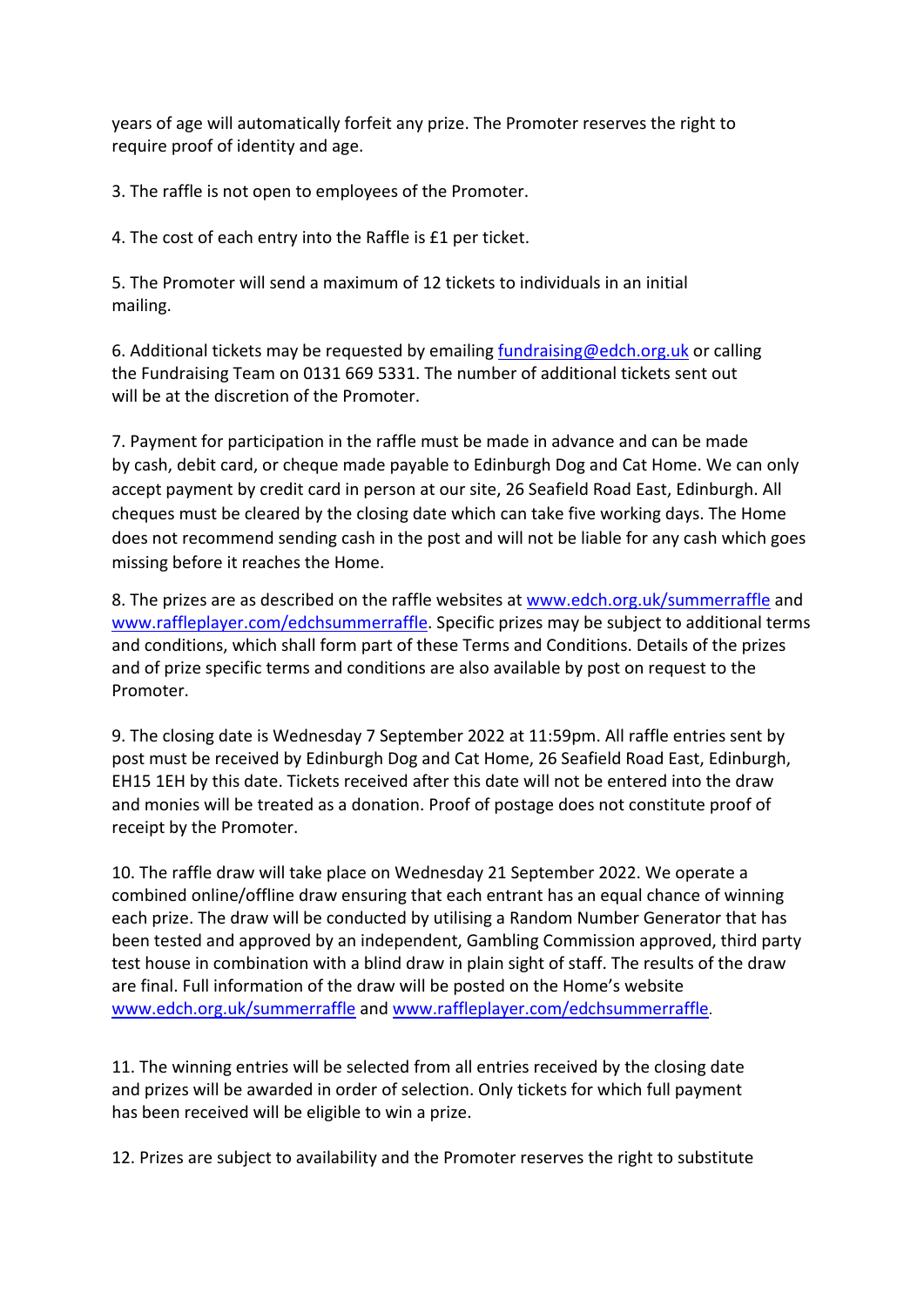any prize with another prize of equal or greater value. Prizes are non-transferable, the person named on the raffle ticket stub will be the only person entitled to the prize.

13. Cash prizes will be transferred directly into the winners' bank accounts or paid by cheque (at the Promoter's discretion) within 28 days of the draw.

14. Winners will be notified using the contact details provided on the ticket stub within 10 days of the draw.

15. A list of the titles, surnames and home counties of winners will be available by emailing [fundraising@edch.org.uk.](mailto:fundraising@edch.org.uk) This list is for information purposes only and, subject to paragraph 18, prizes shall be awarded only to winning entries as recorded during the draw.

16. Winners may be asked to take part in PR and promotional activity. By entering the raffle you agree to provide a photo of yourself and agree to the Promoter using this photo and your title, surname and home county in relation to you being a winner of the raffle. Your photo many be used on the Promoter's website at [www.edch.org.uk](http://www.edch.org.uk/) and on promotional materials relating to the raffle, the promotion of future raffles, and related activities.

17. The Promoter will use your personal information for the purpose of administering the Raffle and as described in Edinburgh Dog and Cat Home's Privacy statement at [www.edch.org.uk/privacy](http://www.edch.org.uk/privacy) 

18. The Promoter reserves the right to reject your entry and/or award any prize to an alternative winner if the Promoter has grounds to believe that you have breached any of these Terms and Conditions, acted fraudulently or illegally, or on other reasonable grounds. The Promoter shall have no liability to you for any loss or damage arising from the Promoter exercising such rights. The Promoter shall return any amounts already paid by any entrant found to be under 18, but is not liable to return any amounts already paid by any other entrant, and any such refund the Promoter makes will be solely at the Promoter's discretion.

19. The prize will be forfeited by the winner if:

19.1. a prize cannot be paid or delivered (as applicable) using the details provided to the Promoter on the ticket stub; or

19.2. any cheque payment from the Promoter remains uncashed; after 3 months of the date of the draw.

20. The Promoter reserves the right to modify, cancel, terminate, or suspend the raffle in whole or in part at the Promoter's sole discretion.

21. Subject to paragraph 22, the Promoter shall not be liable for:

- Raffle tickets, entries, communications, or prizes which are lost, stolen, delayed in the post, damaged or illegible, from which the prize winner or entrant cannot be identified; or in the case of postal entries, which have insufficient postage (proof of posting is not proof of receipt);
- any late bank payments;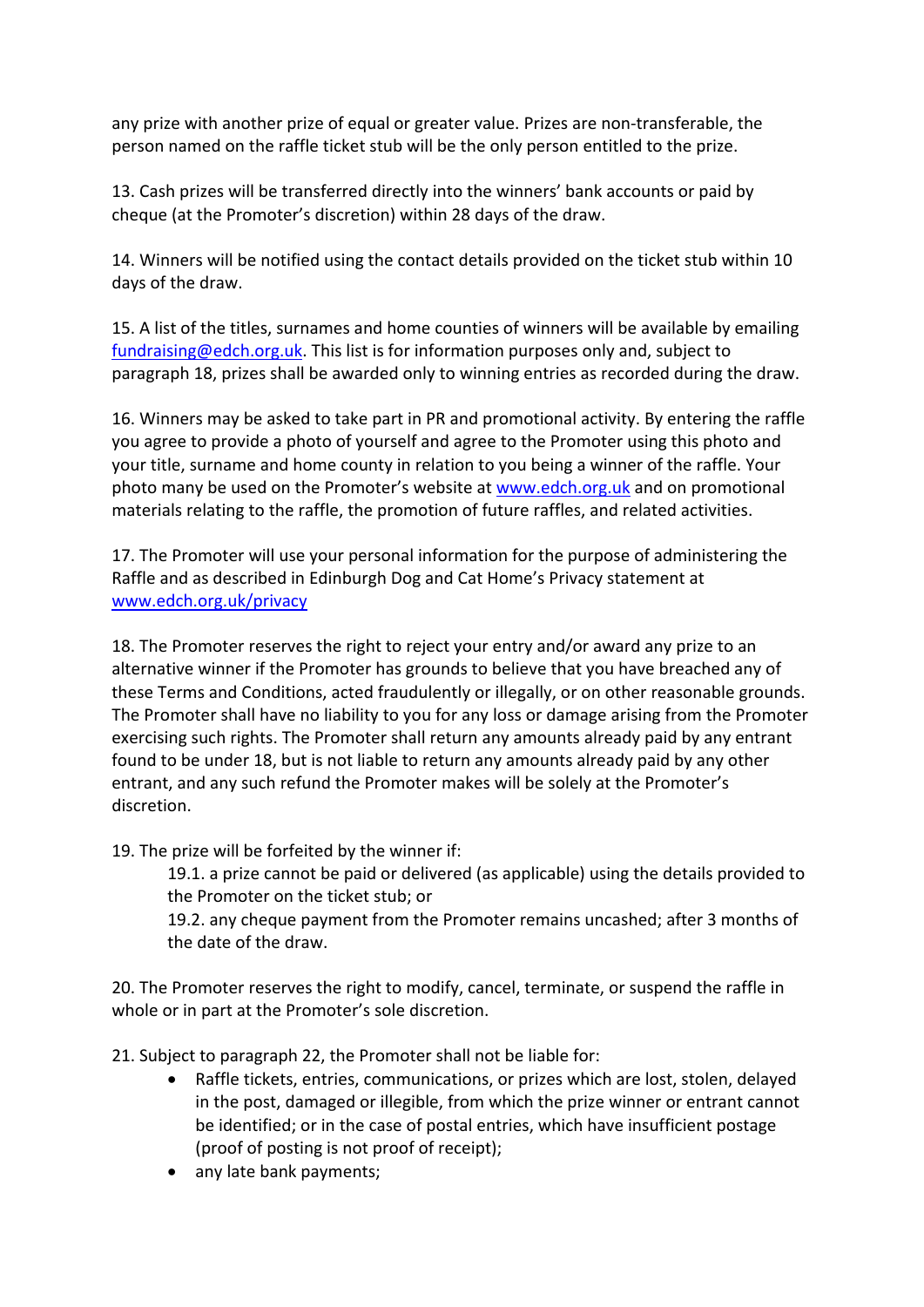- the Promoter's failure or inability to contact you and/or award any prize due to any errors, omissions or inaccuracies in the contact details or bank details you have provided, or your failure to update these if they change;
- loss or damage incurred by you in connection with your participation in the raffle or your use of any prize; or
- any failure or delay beyond the Promoter's reasonable control.

22. Nothing in these terms and conditions shall limit the Promoter's liability for death or personal injury caused by its negligence, fraud or for any other matter for which liability may not be limited by law.

23. The Promoter may amend these terms and conditions at any time, but will notify you of significant changes before these come into effect.

24. These terms and conditions are governed by Gambling Act 2005 and Small Society Lotteries (Registration of Non-Commercial Societies) Regulations 2007.

25. If you would like to make a complaint about the raffle, please write to Gillian Graham, Legacy and Individual Giving Manager, at 26 Seafield Road East, Edinburgh, EH15 1EH or email [gillian@edch.org.uk](mailto:gillian@edch.org.uk) 

26. The Promoter is committed to operating the Raffle in a socially responsible way. If you or a family member feel that you are experiencing problems with gambling, you can seek advice and support from GambleAware via their website [www.gambleaware.co.uk.](http://www.gambleaware.co.uk/) If you would like to opt out of receiving promotions relating to the Home's raffles and lotteries, please write to [fundraising@edch.org.uk](mailto:fundraising@edch.org.uk) or 26 Seafield Road East, Edinburgh, EH15 1EH.

27. If you have any queries about the raffle please contact a member of The Home's Fundraising Team at [fundraising@edch.org.uk,](mailto:fundraising@edch.org.uk) 0131 669 5331 or by post at Edinburgh Dog and Cat Home, 26 Seafield Road East, Edinburgh, EH15 1EH.

28. Our license allows us to sell up to £20,000 worth of tickets. When we reach this limit, we will stop any further sales.

29. Any tickets received past the closing date will not be counted towards the raffle and will be treated as a donation.

30. The order of raffle winners will be selected (see paragraph 10) as follows:

- $\bullet$  1<sup>st</sup>, 2<sup>nd</sup>, 3<sup>rd</sup>, 4<sup>th</sup> and 5<sup>th</sup> picked will win the third prize of £50. (See paragraph 8)
- $\bullet$  6<sup>th</sup> picked will win the second prize of £500.
- $\bullet$  7<sup>th</sup> picked will win the first prize of £1,000.

31. Based upon the number of entries in our Summer Raffle 2021, the average the chance of winning a prize for a single ticket is approximately 1 in 1,417.